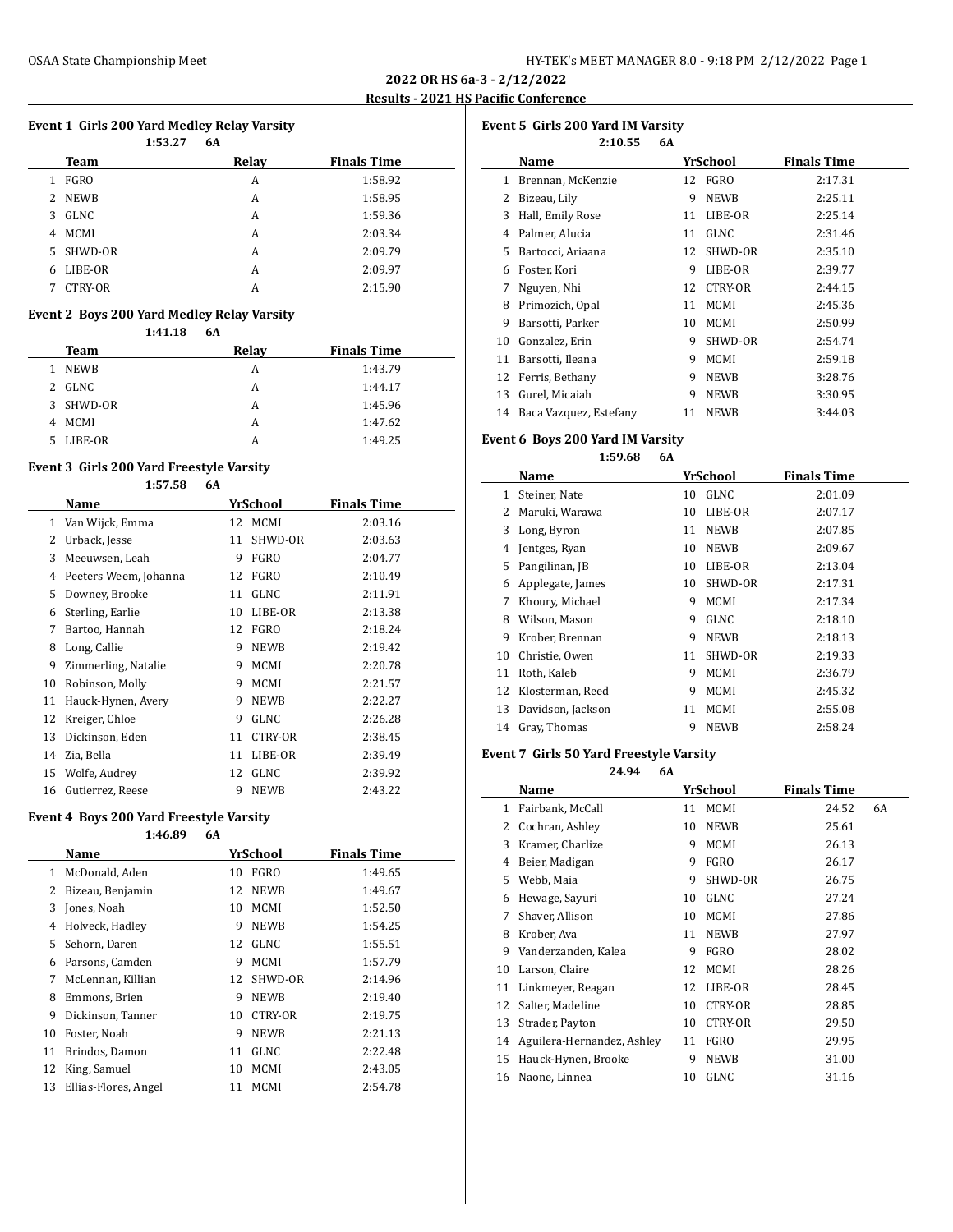**2022 OR HS 6a-3 - 2/12/2022 Results - 2021 HS Pacific Conference**

# **Event 8 Boys 50 Yard Freestyle Varsity**

|                  | 21.93 | 6A |    |             |                    |    |
|------------------|-------|----|----|-------------|--------------------|----|
| Name             |       |    |    |             | <b>Finals Time</b> |    |
| Bushey, Collin   |       |    | 12 | MCMI        | 21.37              | 6A |
| Godsey, Alex     |       |    | 12 | CTRY-OR     | 23.42              |    |
| Wilson, Vincent  |       |    | 11 | <b>GLNC</b> | 24.08              |    |
| Skipper, Logan   |       |    | 10 | CTRY-OR     | 24.10              |    |
| McKay, Mateo     |       |    | 11 | <b>NEWB</b> | 24.59              |    |
| Highland, James  |       |    | 11 | SHWD-OR     | 24.69              |    |
| Mueller, Preston |       |    | 11 | FGRO        | 24.93              |    |
| Lewis, Austin    |       |    | 12 | LIBE-OR     | 25.21              |    |
| Dickerson, Ryan  |       |    | 11 | <b>NEWB</b> | 25.43              |    |
| Stone, Asher     |       |    | 9  | <b>NEWB</b> | 26.19              |    |
| Duggan, Dax      |       |    | 9  | <b>NEWB</b> | 26.41              |    |
| Wolfe, Clayton   |       |    | 11 | GLNC        | 26.51              |    |
| Cox, Tyler       |       |    | 12 | MCMI        | 27.37              |    |
| Knoebel, Porter  |       |    | 11 | <b>GLNC</b> | 27.71              |    |
| Ellis, Jalen     |       |    | 12 | CTRY-OR     | 28.15              |    |
| West, Jayden     |       |    | 12 | CTRY-OR     | 28.83              |    |
|                  |       |    |    |             | YrSchool           |    |

#### **Event 9 Girls 100 Yard Butterfly Varsity**

|    | 1:00.04             | 6A |    |                |                    |    |
|----|---------------------|----|----|----------------|--------------------|----|
|    | Name                |    |    | YrSchool       | <b>Finals Time</b> |    |
| 1  | Cochran, Ashley     |    | 10 | <b>NEWB</b>    | 59.11              | 6A |
| 2  | Sodre, Julia        |    | 12 | <b>MCMI</b>    | 1:00.64            |    |
| 3  | Kingsbury, Natalie  |    | 12 | GLNC           | 1:00.87            |    |
| 4  | Hundley, Kiera      |    | 11 | <b>FGRO</b>    | 1:07.02            |    |
| 5  | Vanderzanden, Kalea |    | 9  | <b>FGRO</b>    | 1:07.24            |    |
| 6  | Wheeler, Vivian     |    | 10 | SHWD-OR        | 1:07.27            |    |
| 7  | Bartocci, Ariaana   |    | 12 | SHWD-OR        | 1:10.14            |    |
| 8  | Bizeau, Faith       |    | 11 | <b>NEWB</b>    | 1:11.52            |    |
| 9  | Nguyen, Nhi         |    | 12 | <b>CTRY-OR</b> | 1:11.87            |    |
| 10 | Foster, Kori        |    | 9  | LIBE-OR        | 1:14.28            |    |
| 11 | Hauck-Hynen, Avery  |    | 9  | <b>NEWB</b>    | 1:17.89            |    |
| 12 | Chen, Julia         |    | 9  | SHWD-OR        | 1:23.18            |    |
| 13 | Davenport, Maddy    |    | 9  | <b>MCMI</b>    | 1:27.16            |    |

#### **Event 10 Boys 100 Yard Butterfly Varsity**

|    | 53.08                     | 6A |    |             |                    |    |  |
|----|---------------------------|----|----|-------------|--------------------|----|--|
|    | Name                      |    |    | YrSchool    | <b>Finals Time</b> |    |  |
| 1  | Bushey, Collin            |    | 12 | MCMI        | 51.33              | 6A |  |
| 2  | Kramer, Cal               |    | 12 | MCMI        | 53.62              |    |  |
| 3  | House, Tucker             |    | 12 | SHWD-OR     | 54.37              |    |  |
| 4  | Sehorn, Daren             |    | 12 | <b>GLNC</b> | 56.41              |    |  |
| 5  | McDonald, Aden            |    | 10 | <b>FGRO</b> | 56.63              |    |  |
| 6  | DeMaster Smith, Christian |    | 11 | <b>NEWB</b> | 57.68              |    |  |
| 7  | Hochstetler, Seth         |    | 12 | SHWD-OR     | 58.22              |    |  |
| 8  | McNamee, JR               |    | 10 | LIBE-OR     | 58.77              |    |  |
| 9  | Till, Robert              |    | 10 | <b>NEWB</b> | 1:01.52            |    |  |
| 10 | Anderson, Aden            |    | 10 | LIBE-OR     | 1:08.46            |    |  |
| 11 | Krober, Brennan           |    | 9  | <b>NEWB</b> | 1:08.60            |    |  |
| 12 | Stone, Asher              |    | 9  | <b>NEWB</b> | 1:11.11            |    |  |

#### **Event 11 Girls 100 Yard Freestyle Varsity**

#### **54.11 6A**

| <b>Name</b>        | YrSchool    | <b>Finals Time</b> |
|--------------------|-------------|--------------------|
| 1 Fairbank, McCall | MCMI<br>11  | 53.54<br>6A        |
| 2 Kramer, Charlize | <b>MCMI</b> | 57.37              |

| 3  | Beier, Madigan             | 9  | FGRO           | 57.39   |
|----|----------------------------|----|----------------|---------|
| 4  | Downey, Brooke             | 11 | <b>GLNC</b>    | 1:00.41 |
| 5  | Krober, Ava                | 11 | <b>NEWB</b>    | 1:01.13 |
| 6  | Larson, Claire             | 12 | MCMI           | 1:02.89 |
| 7  | Aguilera-Hernandez, Ashley | 11 | FGRO           | 1:03.50 |
| 8  | Linkmeyer, Reagan          | 12 | LIBE-OR        | 1:03.58 |
| 9  | Salter, Madeline           | 10 | <b>CTRY-OR</b> | 1:03.97 |
| 10 | Schaffner, Anna            | 10 | <b>MCMI</b>    | 1:06.02 |
| 11 | Long, Elsa                 | 9  | <b>GLNC</b>    | 1:06.58 |
| 12 | Strader, Payton            | 10 | <b>CTRY-OR</b> | 1:07.13 |
| 13 | Dickinson, Eden            | 11 | CTRY-OR        | 1:11.03 |
| 14 | Day, Emmalyn               | 9  | <b>NEWB</b>    | 1:11.83 |
| 15 | Tran, Khanh                | 9  | LIBE-OR        | 1:12.23 |
| 16 | Nguyen, Thi                | 09 | CTRY-OR        | 1:12.26 |

# **Event 12 Boys 100 Yard Freestyle Varsity**

**48.18 6A**

|    | Name                |    | YrSchool       | <b>Finals Time</b> |
|----|---------------------|----|----------------|--------------------|
| 1  | Sandberg, Andrew    | 11 | <b>NEWB</b>    | 50.96              |
| 2  | Maruki, Warawa      | 10 | LIBE-OR        | 51.56              |
| 3  | Zemlicka, Jace      | 9  | <b>MCMI</b>    | 51.60              |
| 4  | Wilson, Vincent     | 11 | GLNC           | 52.11              |
| 5  | Godsey, Alex        | 12 | <b>CTRY-OR</b> | 52.21              |
| 6  | Klosterman, Brayden | 12 | <b>MCMI</b>    | 52.69              |
| 7  | Prewitt, Bradley    | 12 | <b>MCMI</b>    | 53.53              |
| 8  | Skipper, Logan      | 10 | <b>CTRY-OR</b> | 53.73              |
| 9  | McKay, Mateo        | 11 | <b>NEWB</b>    | 53.99              |
| 10 | Mueller, Preston    | 11 | <b>FGRO</b>    | 54.10              |
| 11 | Lowther, Tom        | 11 | <b>FGRO</b>    | 57.12              |
| 12 | Wolfe, Clayton      | 11 | <b>GLNC</b>    | 59.37              |
| 13 | Weigel, Jackson     | 12 | <b>NEWB</b>    | 59.76              |
| 14 | McLennan, Killian   | 12 | SHWD-OR        | 1:01.28            |
| 15 | Duggan, Dax         | 9  | <b>NEWB</b>    | 1:02.04            |
| 16 | Roos, Dawsom        | 11 | SHWD-OR        | 1:02.52            |

#### **Event 13 Girls 500 Yard Freestyle Varsity**

**5:17.07 6A**

|    | Name                   |    | YrSchool       | <b>Finals Time</b> |
|----|------------------------|----|----------------|--------------------|
| 1  | Sodre, Julia           | 12 | MCMI           | 5:24.69            |
| 2  | Urback, Jesse          | 11 | SHWD-OR        | 5:29.37            |
| 3  | Meeuwsen, Leah         | 9  | <b>FGRO</b>    | 5:44.13            |
| 4  | Palmer, Alucia         | 11 | <b>GLNC</b>    | 5:47.61            |
| 5  | Van Wijck, Emma        | 12 | MCMI           | 5:48.40            |
| 6  | Pannell, Maggie        | 10 | SHWD-OR        | 5:51.32            |
| 7  | Bizeau, Lily           | 9  | <b>NEWB</b>    | 5:56.22            |
| 8  | Peeters Weem, Johanna  | 12 | FGRO           | 5:57.50            |
| 9  | Sterling, Earlie       | 10 | LIBE-OR        | 6:04.38            |
| 10 | Zimmerling, Natalie    | 9  | <b>MCMI</b>    | 6:19.96            |
| 11 | Wiznerowicz, Siena     | 9  | <b>MCMI</b>    | 6:40.33            |
| 12 | McCrary, Mary          | 10 | <b>CTRY-OR</b> | 7:11.09            |
| 13 | Wolfe, Audrey          | 12 | <b>GLNC</b>    | 7:14.95            |
| 14 | Neiss, Serayah         | 12 | <b>NEWB</b>    | 7:25.28            |
| 15 | Baca Vazquez, Estefany | 11 | <b>NEWB</b>    | 8:39.16            |
| 16 | Eszenyi, Dominique     | 10 | <b>NEWB</b>    | 8:46.77            |
|    |                        |    |                |                    |

# **Event 14 Boys 500 Yard Freestyle Varsity**

 $\sim$ 

**4:51.98 6A**

| Name               | YrSchool | <b>Finals Time</b> |
|--------------------|----------|--------------------|
| 1 Bizeau, Benjamin | 12 NEWR  | 4:58.07            |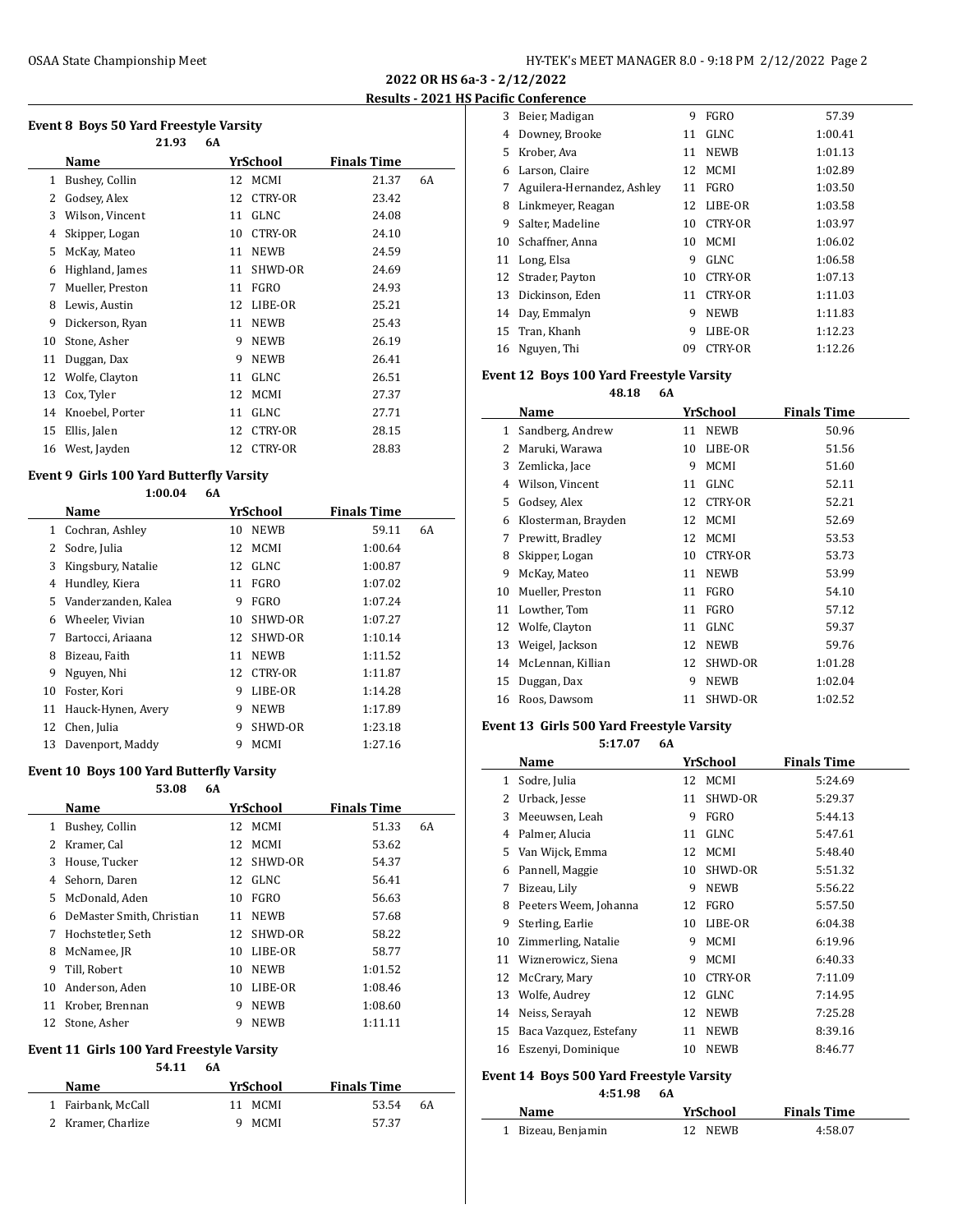#### **2022 OR HS 6a-3 - 2/12/2022 Results - 2021 HS Pacific Conference**

# **(Event 14 Boys 500 Yard Freestyle Varsity) Name Yr School Finals Time** House, Tucker 12 SHWD-OR 5:02.46 Jentges, Ryan 10 NEWB 5:05.75 Jones, Noah 10 MCMI 5:07.86 Holveck, Hadley 9 NEWB 5:11.14

|    | 6 Wilson, Mason         | 9  | GLNC        | 5:39.23 |
|----|-------------------------|----|-------------|---------|
| 7  | Josse, Kabir            | 11 | LIBE-OR     | 5:53.23 |
| 8  | Roth, Kaleb             | 9  | MCMI        | 6:08.21 |
| 9  | Foster. Noah            | q  | <b>NEWB</b> | 6:11.42 |
|    | 10 Brindos, Damon       | 11 | GLNC        | 6:16.34 |
|    | 11 Quiroz Cortes, Angel | 9  | <b>MCMI</b> | 6:55.76 |
| 12 | Josse, Gautam           |    | LIBE-OR     | 7:15.75 |

#### **Event 15 Girls 200 Yard Freestyle Relay Varsity**

#### **1:42.75 6A**

| Team             | Relay | <b>Finals Time</b> |
|------------------|-------|--------------------|
| <b>MCMI</b><br>1 | A     | 1:45.34            |
| FGRO<br>2        | А     | 1:48.17            |
| LIBE-OR<br>3     | А     | 1:52.71            |
| SHWD-OR<br>4     | A     | 1:54.59            |
| CTRY-OR<br>5     | A     | 1:59.03            |
| <b>NEWB</b><br>6 | A     | 1:59.70            |
| <b>GLNC</b>      | А     | 2:07.23            |
|                  |       |                    |

### **Event 16 Boys 200 Yard Freestyle Relay Varsity**

|    |                | 1:31.72 | 6A    |                    |    |
|----|----------------|---------|-------|--------------------|----|
|    | Team           |         | Relay | <b>Finals Time</b> |    |
| 1  | <b>MCMI</b>    |         | A     | 1:31.22            | 6A |
| 2  | GLNC           |         | A     | 1:35.49            |    |
| 3  | <b>NEWB</b>    |         | A     | 1:36.82            |    |
| 4  | LIBE-OR        |         | A     | 1:39.63            |    |
| 5. | <b>CTRY-OR</b> |         | A     | 1:43.17            |    |
| 6  | SHWD-OR        |         | A     | 1:44.82            |    |
|    | <b>FGRO</b>    |         | А     | 1:52.43            |    |
|    |                |         |       |                    |    |

#### **Event 17 Girls 100 Yard Backstroke Varsity**

**58.74 6A Name Yr School Finals Time** Kingsbury, Natalie 12 GLNC 58.98 2 Hall, Emily Rose 11 LIBE-OR 1:06.42 Wheeler, Vivian 10 SHWD-OR 1:07.05 Shaver, Allison 10 MCMI 1:08.51 Bartoo, Hannah 12 FGRO 1:10.03 Hundley, Kiera 11 FGRO 1:10.11 7 Gonzalez, Erin 9 SHWD-OR 1:14.90 Zia, Bella 11 LIBE-OR 1:15.13 Kreiger, Chloe 9 GLNC 1:16.35 Schaffner, Anna 10 MCMI 1:17.53 Barsotti, Ileana 9 MCMI 1:19.27 Barsotti, Parker 10 MCMI 1:20.98 Hoang, Cassie 12 CTRY-OR 1:21.76 Godsey, Alison 09 CTRY-OR 1:25.21 Neiss, Serayah 12 NEWB 1:27.80 Gurel, Micaiah 9 NEWB 1:31.36

# **Event 18 Boys 100 Yard Backstroke Varsity 55.16 6A Name** *YrSchool* **<b>Finals Time** 1 Kramer, Cal 12 MCMI 57.61 Long, Byron 11 NEWB 57.75 DeMaster Smith, Christian 11 NEWB 57.87 Hochstetler, Seth 12 SHWD-OR 58.45 McNamee, JR 10 LIBE-OR 59.96 Khoury, Michael 9 MCMI 1:02.30 Highland, James 11 SHWD-OR 1:02.61 Till, Robert 10 NEWB 1:06.51 Lowther, Tom 11 FGRO 1:07.13 Roos, Dawsom 11 SHWD-OR 1:08.48 11 Knoebel, Porter 11 GLNC 1:16.64 12 Klosterman, Reed 9 MCMI 1:18.91 Davidson, Jackson 11 MCMI 1:27.72 Horihan, William 11 GLNC 1:28.30 Porter, Ethan 10 FGRO 1:38.07 16 Robison, John Collier 10 GLNC 1:40.20

#### **Event 19 Girls 100 Yard Breaststroke Varsity**

**1:07.25 6A**

|    | Name                |    | YrSchool       | <b>Finals Time</b> |
|----|---------------------|----|----------------|--------------------|
| 1  | Brennan, McKenzie   | 12 | FGRO           | 1:10.23            |
| 2  | Hewage, Sayuri      | 10 | <b>GLNC</b>    | 1:14.34            |
| 3  | Bizeau, Faith       | 11 | <b>NEWB</b>    | 1:17.94            |
| 4  | Primozich, Opal     | 11 | <b>MCMI</b>    | 1:18.70            |
| 5  | Long, Elsa          | 9  | <b>GLNC</b>    | 1:21.48            |
| 6  | Nguyen, Thi         | 09 | <b>CTRY-OR</b> | 1:23.20            |
| 7  | Long, Callie        | 9  | <b>NEWB</b>    | 1:23.25            |
| 8  | Pannell, Maggie     | 10 | SHWD-OR        | 1:23.81            |
| 9  | Robinson, Molly     | 9  | <b>MCMI</b>    | 1:24.65            |
| 10 | Hauck-Hynen, Brooke | 9  | <b>NEWB</b>    | 1:27.23            |
| 11 | Davenport, Maddy    | 9  | <b>MCMI</b>    | 1:28.44            |
| 12 | Chen, Julia         | 9  | SHWD-OR        | 1:31.38            |
| 13 | Clement, Jillian    | 12 | LIBE-OR        | 1:32.49            |
| 14 | Laurance, Sophia    | 10 | <b>CTRY-OR</b> | 1:33.36            |
| 15 | Croda, Camilla      | 12 | <b>GLNC</b>    | 1:33.95            |
| 16 | Gutierrez, Reese    | 9  | <b>NEWB</b>    | 1:33.98            |

#### **Event 20 Boys 100 Yard Breaststroke Varsity**

|    | 1:00.94             | 6A |    |                |                    |    |
|----|---------------------|----|----|----------------|--------------------|----|
|    | Name                |    |    | YrSchool       | <b>Finals Time</b> |    |
| 1  | Steiner, Nate       |    | 10 | <b>GLNC</b>    | 59.24              | 6A |
| 2  | Sandberg, Andrew    |    | 11 | <b>NEWB</b>    | 1:02.11            |    |
| 3  | Zemlicka, Jace      |    | 9  | <b>MCMI</b>    | 1:04.85            |    |
| 4  | Klosterman, Brayden |    | 12 | <b>MCMI</b>    | 1:06.28            |    |
| 5  | Pangilinan, JB      |    | 10 | LIBE-OR        | 1:06.47            |    |
| 6  | Lewis, Austin       |    | 12 | LIBE-OR        | 1:08.61            |    |
| 7  | Prewitt, Bradley    |    | 12 | <b>MCMI</b>    | 1:10.21            |    |
| 8  | Christie, Owen      |    | 11 | SHWD-OR        | 1:10.83            |    |
| 9  | Applegate, James    |    | 10 | SHWD-OR        | 1:11.15            |    |
| 10 | Josse, Kabir        |    | 11 | LIBE-OR        | 1:17.25            |    |
| 11 | Sale Juanpere, Joel |    | 12 | SHWD-OR        | 1:20.34            |    |
| 12 | Enger, Tyler        |    | 11 | SHWD-OR        | 1:20.52            |    |
| 13 | Bell, Carson        |    | 10 | <b>CTRY-OR</b> | 1:20.60            |    |
| 14 | King, Samuel        |    | 10 | <b>MCMI</b>    | 1:21.33            |    |
| 15 | Neiss, Camden       |    | 10 | <b>NEWB</b>    | 1:24.96            |    |